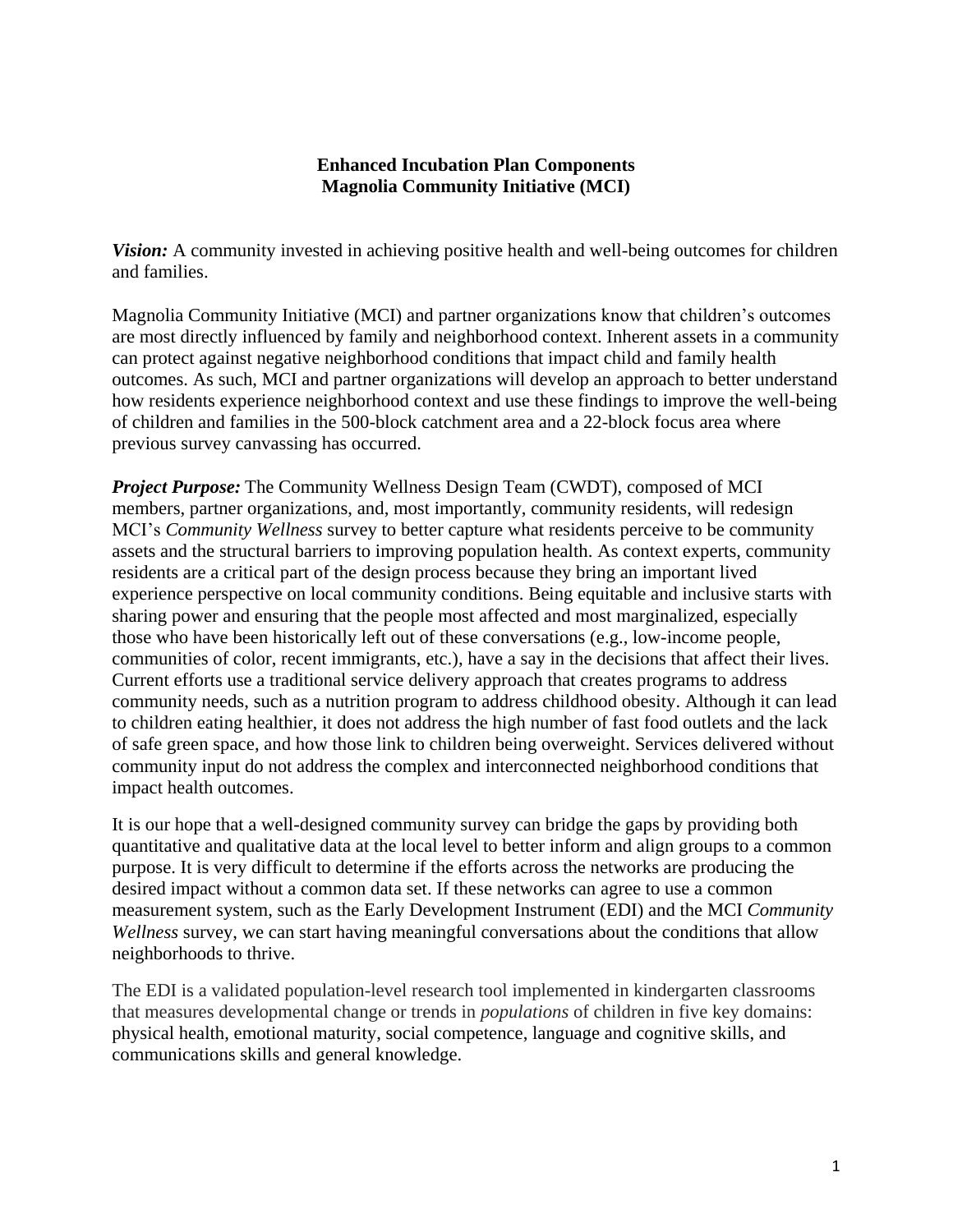- EDI results can be used to identify the strengths and needs of the children within their communities, and to create targeted programs that affect the areas identified as the greatest need. Local groups can also use the data to better advocate for changes to policies and funding.
- EDI results can support the planning of early childhood investment, inform policy and program development decisions, or help evaluate programs.
- EDI results can help address important questions and create new research programs to better understand the social determinants of children's health, well-being, and development.

# **A. Project Goals**

*Goal:* Change the currently used survey to reflect the perspectives, experiences, and desires of residents and capture different local data (on health, poverty, safety, etc.) that can be used to promote community wellness and resident well-being.

### *Objective 1: Create the Community Wellness Design Team (CWDT) that consists of MCI Partners (organizations and community residents) and partners from the Population Change Learning Community (PCLC).*

### Activities:

- 1. Draft selection criteria for inclusion into design process.
- 2. Select sites from the PCLC, which represents networks throughout the U.S. that are capturing local data to inform their work and transform systems of care for children and families in their respective localities.
- 3. Identify requisite levels of and commitments for participation.

### *Objective 2: Identify current limitations of various iterations of the Community Wellness surveys.*

Activities:

- 1. Identify original goals associated with the implementation of the *Community Wellness* survey to assess whether the data captured have informed trends or shifts in current priorities.
- 2. Interview selected communities that have implemented a version of the *Community Wellness* survey to understand the utility and limitations of existing surveys.
- 3. Identify measurement gaps and opportunities for improvement in both measures and collection strategies.

### *Objective 3: Design survey adaptations to address measurement gaps of the various iterations of the Community Wellness survey.*

Activities:

1. Introduce iterative learning cycles *Plan, Do, Study, Act (PDSAs)* with the CWDT to test new measures and data collection strategies. The [PDSA cycle](http://www.ihi.org/resources/Pages/HowtoImprove/default.aspx) is shorthand for testing a change by developing a plan to test the change (Plan), carrying out the test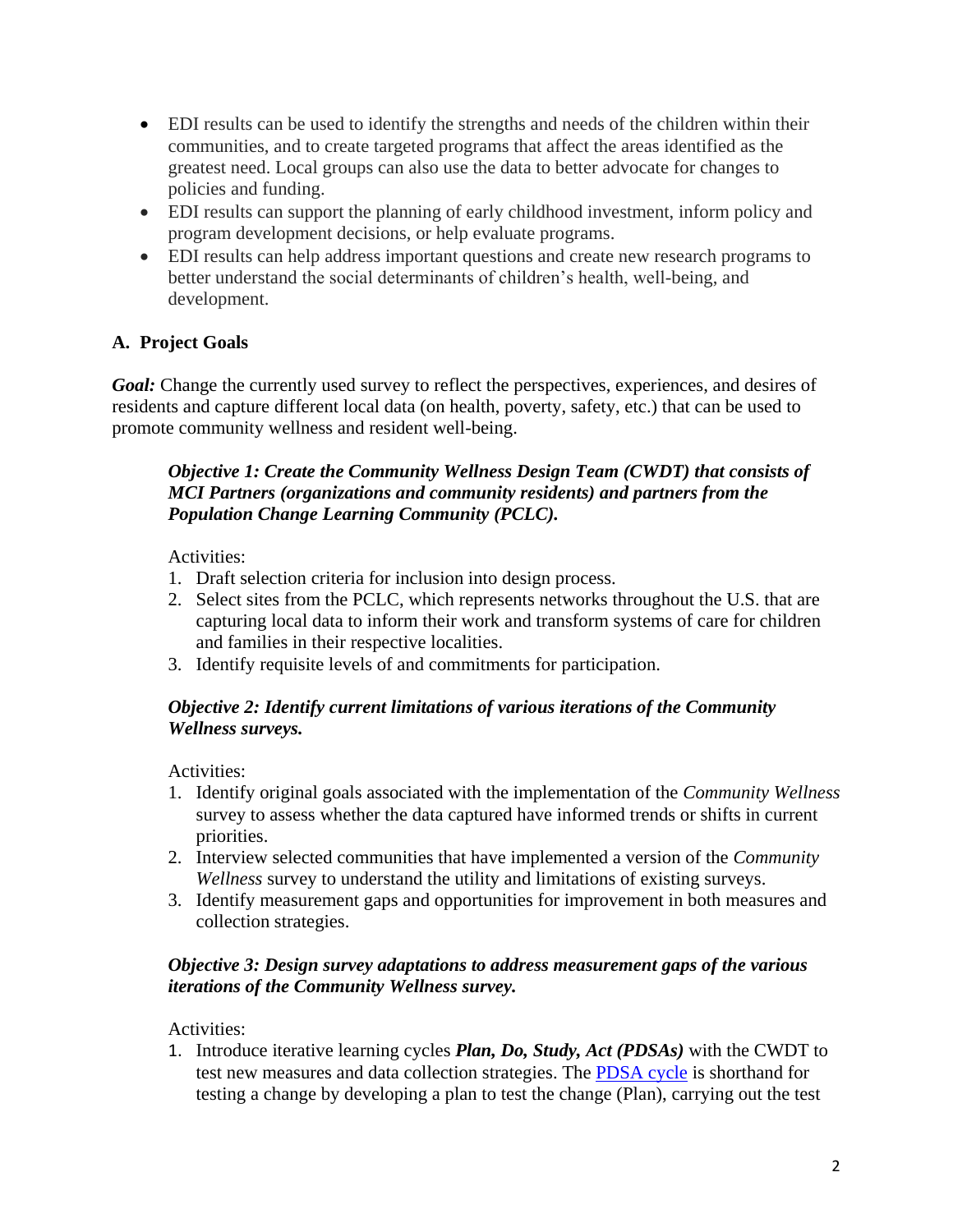(Do), observing and learning from the consequences (Study), and determining what modifications should be made to the test (Act). Often, having an idea to implement skips the testing, which is an important step in quality improvement. The PDSAs aim to:

- a. Address limitations in the questions and themes measured in the surveys themselves.
- b. Address limitations associated with data collection to resolve any confusion associated with different individual responses or reference points as they relate to terms like "neighborhood" and "community."
- 2. Share lessons learned in facilitating a co-design process to develop a community survey tool and identify best practices with local MCI partners and the national PCLC network.

## *Objective 4: Implement Community Wellness Survey in the MCI targeted area.*

Activities:

- 1. Conduct door-to-door canvassing efforts and collect a minimum of 400 responses.
- 2. Host two Community Dialogues to share data collected from the wellness survey and EDI data. Targeted audience will be community residents, community-based organizations, elected officials, and Los Angeles County (Departments of Health Services, Public Health, Mental Health, and Children and Family Services).
- 3. Identify community-defined projects based on the data and planning process.

## *Objective 5: Test scale opportunities for the Community Wellness Survey beyond the current 22-block focus area in the MCI catchment.*

Activities:

- 1. Develop scale strategies to expand the *Community Wellness* survey data collection efforts beyond targeted designated census tracks.
- 2. Implement another series of iterative learning cycles (PDSAs) to test sustainable scale strategies.
- 3. Share findings across learning communities of practice to advance best practices.

# **B. Community (challenges and opportunities)**

The MCI catchment area of 500 blocks is one of the densest populations in Los Angeles County. Due to population density there are several initiatives that are funded to improve child and family well-being. One challenge among various networks that serve this community is the silos that exist. Networks have established their own coalitions and often duplicate efforts by other initiatives.

### *Opportunities to achieve our vision, focus area, and goal*

One of the greatest opportunities for this work is the multitude of groups that have committed to advance community well-being in Los Angeles. By leveraging our diverse partnerships, we can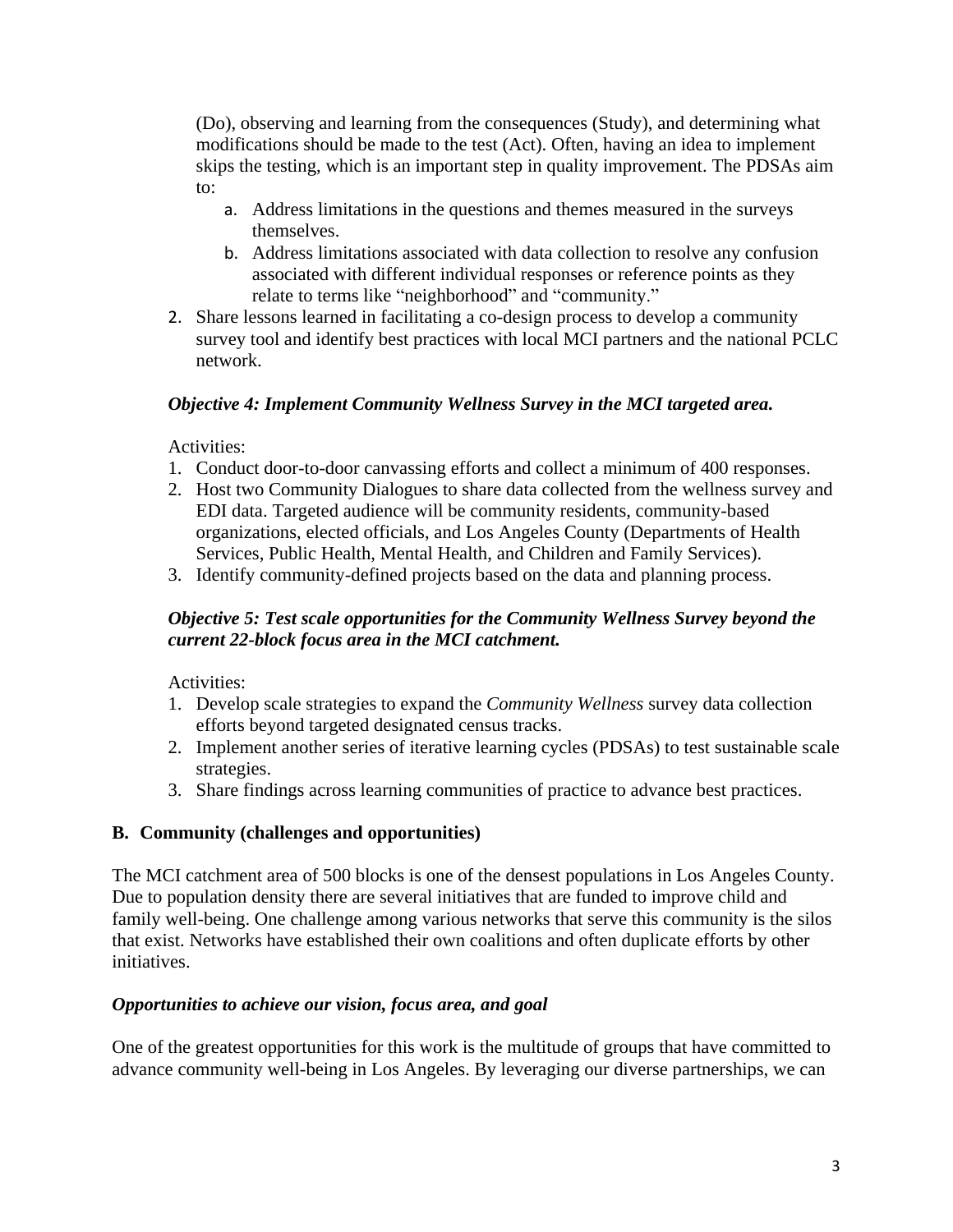build community alignment to address silos and begin to work toward a shared, common data set.

First 5 Los Angeles, Los Angeles Unified School District (LAUSD), and UCLA Center for Healthier Children, Families, and Communities have agreed to launch the implementation of the EDI school district wide. UCLA has facilitated largescale efforts in Orange County and will expand to include all of LAUSD.

MCI is also part of the Population Change Learning Community (PCLC), funded by the Doris Duke Charitable Foundation. The PCLC formed to create an exchange between practitioners, researchers, and funders. From the beginning the members sought to gain a deeper, more structured understanding of how to support the collective actions needed to respond to inequity and poor outcomes within neighborhoods and communities. PCLC partners are in the CWDT and will provide the necessary feedback and perspective critical in the co-design process of the survey.

MCI's partner, the USC School of Social Innovation, will support the project through the Neighborhood Data for Social Change platform, which allows us to create custom geographic maps for individual census tracts. The platform will provide data on housing, transportation, and public safety that is not captured by the EDI or *Community Wellness* survey. USC is also considering making the EDI data available on their platform.

# **C. Report Recommendation of Focus**

This plan is guided by a primary recommendation from *The Future of the Public's Health in the 21st Century* report released by the National Academies of Sciences, Engineering, and Medicine in 2003.

**[Recommendation 16](https://www.nap.edu/read/10548/chapter/2)**: Local governmental public health agencies should support community-led efforts to inventory resources, assess needs, formulate collaborative responses, and evaluate outcomes for community health improvement and the elimination of health disparities […].

### **D. Stakeholders**

The MCI Enhanced Incubation Team Leads are:

- Efren Aguilar, GIS Unit Chief, UCLA Center for Healthier Children, Families, and Communities.
- Sam Joo, Director, Magnolia Community Initiative (transitioned to the Director of External Affairs, Para Los Niños, at the time of publication)
- Jessie Salazar, Deputy Executive Director, Pathways LA
- Cristina Zuniga, MCI Partnership Manager

Other stakeholders contribute as follows.

• The CWDT is charged with reviewing existing community surveys used by MCI partners and the PCLC, whose members represent initiatives from Alaska, Los Angeles,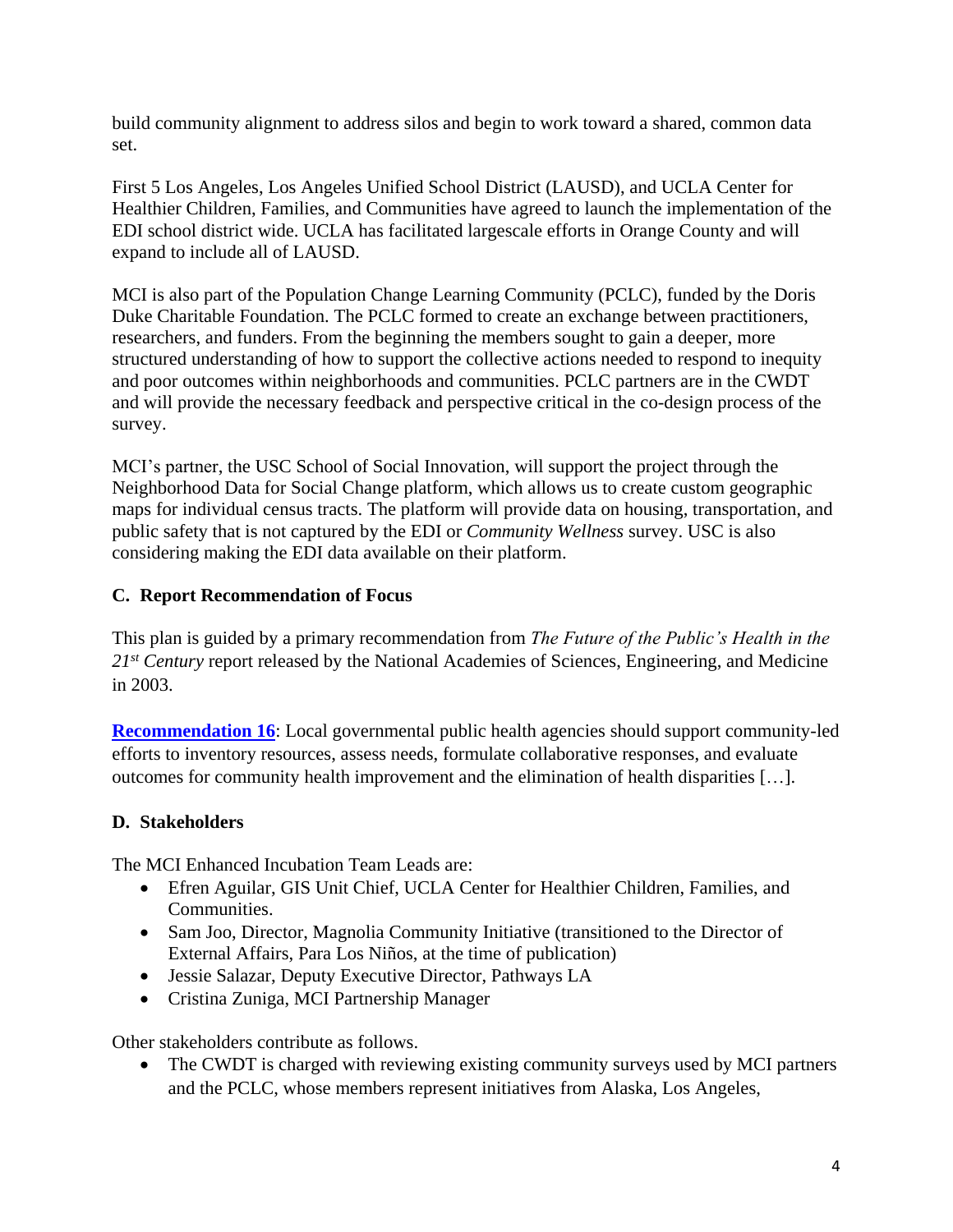Milwaukee, and New York. Although the groups outside of Los Angeles are participating on the design team, the proposed plan is intended for the MCI network, who are providers committed to improve the 500-block catchment area.

- Community resident leadership groups from the MCI network will participate in providing direct feedback during the design and implementation process.
- MCI's Research and Evaluation Workgroup (whose members represent local partner organizations) will directly work with the Enhanced Incubation Team to provide guidance and support throughout the project timeline.

MCI will introduce iterative learning cycles (PDSAs) with teams from participating sites to test new measures and data collection strategies. We will address limitations in the questions and themes in the survey and data collection methods to resolve any confusion associated with different individual responses or reference points of specific terms.

## *Stakeholders' level of engagement*

The co-design process includes partners in the CWDT and respective resident leadership groups. Community residents are involved in all facets of the planning and implementation stages of the project.

Upon completion of the community survey, we will engage other place-based initiatives to share what the intention of the survey is and how we hope to involve the participation of other networks to increase data collection efforts. The goal will be to have other networks adopt the practice of utilizing the *Community Wellness* survey and EDI to establish a baseline data set and use the data collected to inform planning and implementation of community improvement projects.

# *Receiving feedback from stakeholders*

We will convene monthly calls with the CWDT and conduct one-on-one interviews with key stakeholders to ensure that appropriate feedback and perspectives are provided. Feedback will be provided to the MCI Research and Evaluation Workgroup and the Ambassadors/Champions (MCI's leadership body), and integrated into the planning and implementation process.

Monthly feedback will be provided to the team leads and quarterly updates will be provided to the Ambassadors/Champions.

# **E. Timeline**

MCI will test the revised community survey in February 2020 as part of our biennial canvassing efforts. The canvassing efforts will take four weeks, with four canvassing teams walking the neighborhood six hours a day. Data analysis will be conducted from March 1 to April 15, 2020. Using Facebook and other communication platforms, we will invite organizations and community residents to attend one of two Community Dialogues by June 2020. We will share the data we have collected, with an overlay of the EDI data, during the Community Dialogues. After the 18-month NAM project timeline, MCI will explore scale strategies to disseminate the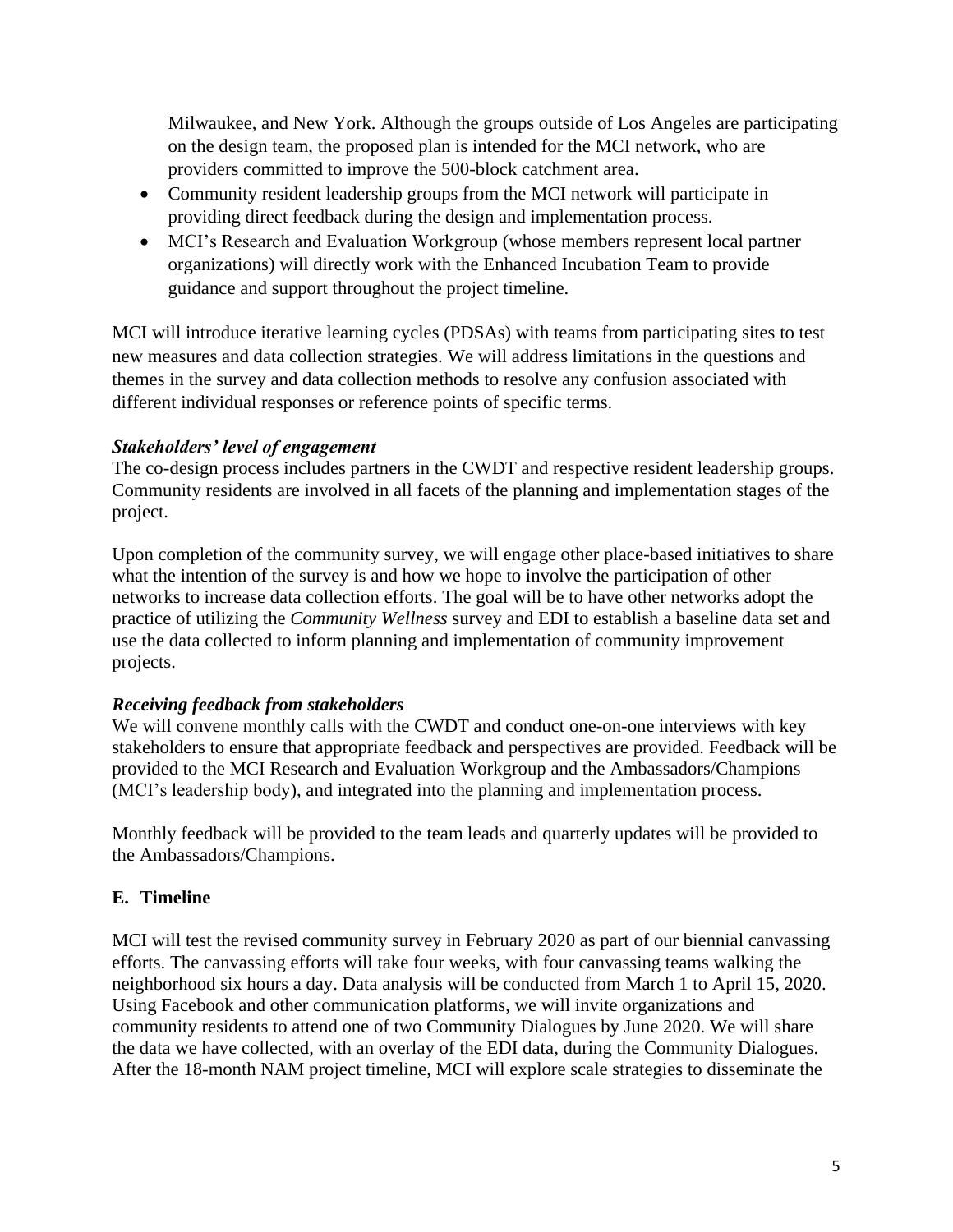revised community survey and introduce the design process to new proposed neighborhoods in the catchment area.

| <i><b>Objectives</b></i>                                                                                                         | <b>Timeline</b>    | <b>Activities</b>                                                                                                                                                                                                                                                                                                                                                                                                                                                                               |
|----------------------------------------------------------------------------------------------------------------------------------|--------------------|-------------------------------------------------------------------------------------------------------------------------------------------------------------------------------------------------------------------------------------------------------------------------------------------------------------------------------------------------------------------------------------------------------------------------------------------------------------------------------------------------|
| Develop a Community Wellness<br>Design Team (CWDT) that<br>consists of MCI Partners                                              | Nov 2018-Feb 2019  | Draft selection criteria for inclusion into design<br>1.<br>process                                                                                                                                                                                                                                                                                                                                                                                                                             |
| (organizations and community<br>residents) and partners from the                                                                 |                    | Select sites from the PCLC to join the CWDT<br>2.                                                                                                                                                                                                                                                                                                                                                                                                                                               |
| Population Change Learning<br>Community                                                                                          |                    | Identify requisite levels of and commitments for<br>3.<br>participation                                                                                                                                                                                                                                                                                                                                                                                                                         |
| Identify current limitations of<br>various iterations of the<br><b>Community Wellness Surveys</b>                                | Feb 2019-Jun 2019  | Identify original goals associated with the<br>1.<br>implementation of the Community Wellness<br>survey to assess whether the data captured have<br>informed trends or shifts in current priorities                                                                                                                                                                                                                                                                                             |
|                                                                                                                                  |                    | Interview selected communities that have<br>2.<br>implemented a version of the Community<br>Wellness survey to understand the utility and<br>limitations of existing surveys                                                                                                                                                                                                                                                                                                                    |
|                                                                                                                                  |                    | 3.<br>Identify measurement gaps and opportunities for<br>improvement in both measures and collection<br>strategies                                                                                                                                                                                                                                                                                                                                                                              |
| Design survey adaptations to<br>address measurement gaps of the<br>various iterations of the<br><b>Community Wellness Survey</b> | Jun 2019-Nov 2019  | Introduce iterative learning cycles Plan, Do,<br>1.<br>Study, Act (PDSAs) with the CWDT to test new<br>measures and data collection strategies<br>Address limitations in the questions and<br>a.<br>themes measured in the surveys<br>themselves<br>Address limitations associated with data<br>$\mathbf b$ .<br>collection to resolve any confusion<br>associated with different individual<br>responses or reference points as they<br>relate to terms like "neighborhood" and<br>"community" |
| <b>Implement Community Wellness</b>                                                                                              | Feb 2020-July 2020 | Share lessons learned and identify best practices<br>2.<br>1. Conduct door-to-door canvassing efforts and                                                                                                                                                                                                                                                                                                                                                                                       |
| Survey in the MCI targeted area                                                                                                  |                    | collect a minimum of 400 resident responses                                                                                                                                                                                                                                                                                                                                                                                                                                                     |
|                                                                                                                                  |                    | Host two Community Dialogues to share data<br>2.<br>collected from the wellness survey and EDI data<br>with community residents, community-based<br>organizations, elected officials, and Lost Angeles<br>County                                                                                                                                                                                                                                                                                |
|                                                                                                                                  |                    | Identify community-defined projects based on<br>3.<br>the data and planning process                                                                                                                                                                                                                                                                                                                                                                                                             |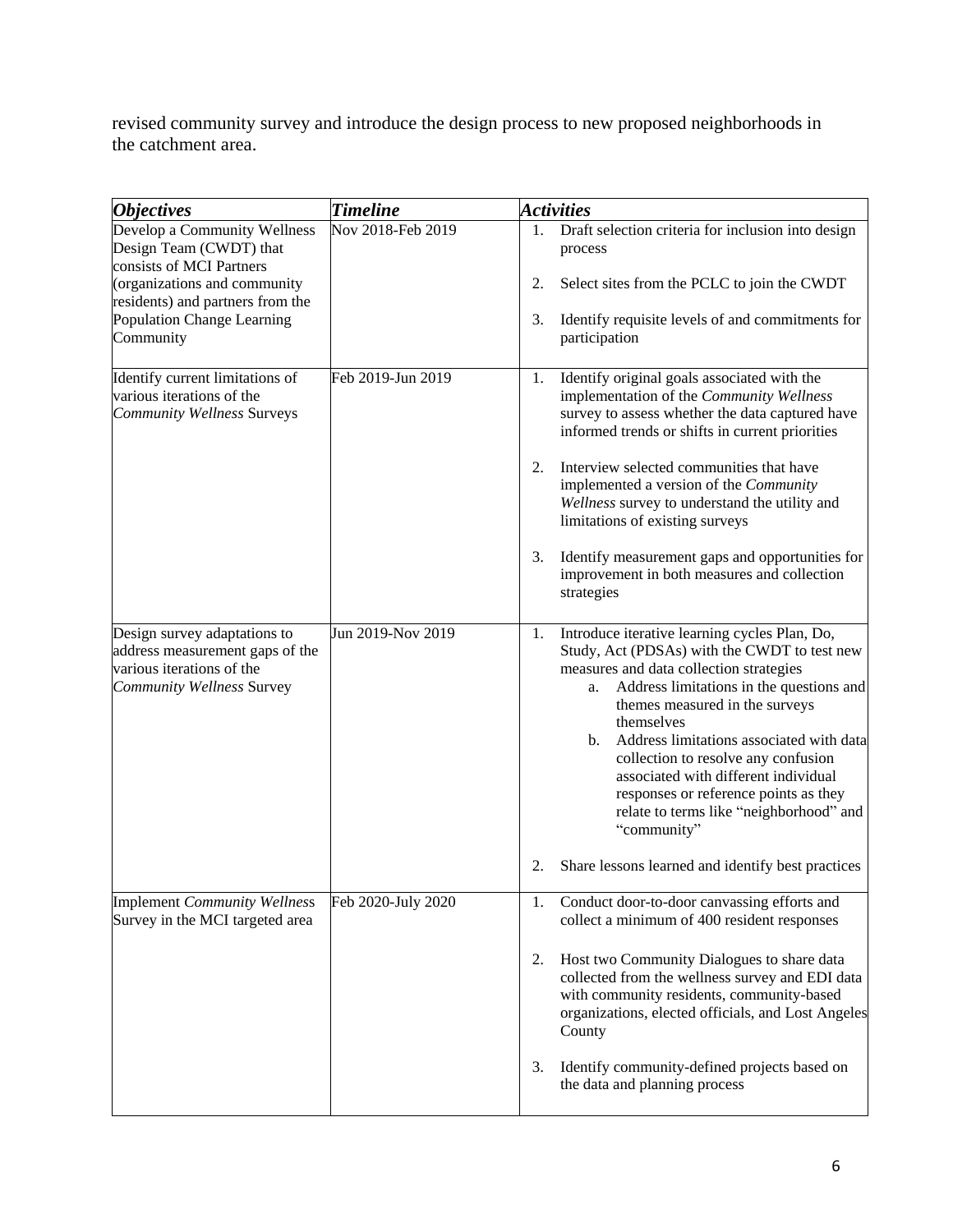| Test scale opportunities for the  | Aug 2020-Nov 2020 | Develop scale strategies to expand the                                                                   |
|-----------------------------------|-------------------|----------------------------------------------------------------------------------------------------------|
| <b>Community Wellness Survey</b>  |                   | Community Wellness survey data collection                                                                |
| beyond the current 22-block focus |                   | effort beyond targeted designated census tracks.                                                         |
| area in the MCI Catchment.        |                   |                                                                                                          |
|                                   |                   | Implement another series of iterative learning<br>cycle (PDSAs) to test sustainable scale<br>strategies. |
|                                   |                   | Share findings across learning communities of<br>practice to advance best practices.                     |

The expansion of the EDI data collection effort will allow the *Community Wellness* Survey data to be collected beyond our current 22-block focus area. As local elementary schools are onboarded with the EDI, new neighborhoods will be identified for data collection. Community residents and service providers will participate in the planning and collection efforts.

The scale strategy will, to the best of our ability, mirror the locations where schools have administered or will administer the EDI.

Refer to the information in the timeline above for the last two objectives:

(1) "Implement *Community Wellness* Survey in the MCI targeted area" and

(2) "Test scale opportunities for the *Community Wellness* Survey beyond the current 22-block focus area in the MCI catchment."

### **F. Sustainability**

### **Communications plan**

The MCI Communications Workgroup, consisting of MCI partners, will assist in developing a communications plan that will include utilizing our social media platforms (Facebook, Instagram, and Twitter) to promote the launch of the *Community Wellness* Survey. The focus of the communication campaign will be to:

- Inform the audience about the importance of gathering direct input from community residents on the neighborhood conditions that impact the quality of life of children and families.
- Promote *Community-Based Participatory Research (CBPR)*, a partnership approach to research that equitably involves community members, organizational representatives, researchers, and others in all aspects of the research process.
- Announce the two *Community Dialogues* where data collected from the *Community Wellness* Survey and the EDI from participating local elementary schools will be shared.
- Identify strategies and interventions to promote community well-being.
- Recruit partner organizations to adopt the *Community Wellness* Survey to spread the local data collection effort.

We will also utilize social media strategies to document the current efforts and aspirational goals.